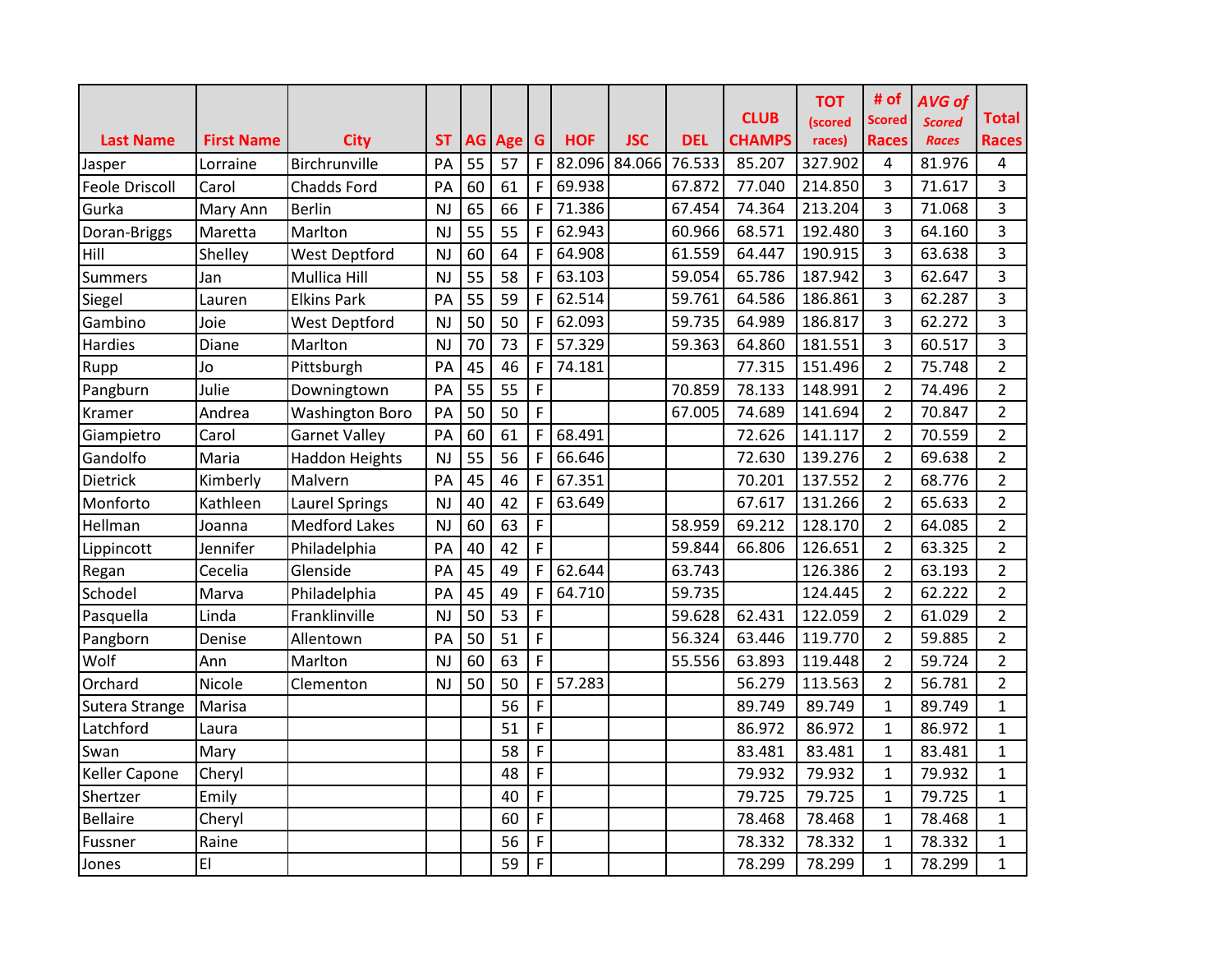| Hodge            | <b>Brenda</b>  |             |    |    | 48 | $\mathsf F$    |        |        | 78.281 | 78.281 | 1              | 78.281 | $\mathbf{1}$   |
|------------------|----------------|-------------|----|----|----|----------------|--------|--------|--------|--------|----------------|--------|----------------|
| Longshore        | Kristine       | Doylestown  | PA | 50 | 51 | $\mathsf{F}$   | 39.636 | 38.259 |        | 77.895 | $\overline{2}$ | 38.947 | $\overline{2}$ |
| Moebius          | Heide          |             |    |    | 81 | F              |        |        | 77.773 | 77.773 | $\mathbf{1}$   | 77.773 | $\mathbf{1}$   |
| Weiner           | Amy            |             |    |    | 52 | $\overline{F}$ |        |        | 77.637 | 77.637 | $\mathbf{1}$   | 77.637 | $\mathbf{1}$   |
| Wilson           | Justyna        |             |    |    | 44 | $\mathsf F$    |        |        | 77.322 | 77.322 | $\mathbf{1}$   | 77.322 | $\mathbf{1}$   |
| Stewart          | Betsy          |             |    |    | 56 | $\mathsf F$    |        |        | 76.653 | 76.653 | $\mathbf{1}$   | 76.653 | $\mathbf{1}$   |
| Minard           | Meira          |             |    |    | 46 | $\mathsf F$    |        |        | 76.596 | 76.596 | $\mathbf{1}$   | 76.596 | $\mathbf{1}$   |
| Shea             | Carly          |             |    |    | 41 | $\mathsf F$    |        |        | 76.345 | 76.345 | $\mathbf{1}$   | 76.345 | $\mathbf{1}$   |
| Rubinich         | Kara           |             |    |    | 41 | F              |        |        | 75.978 | 75.978 | $\mathbf{1}$   | 75.978 | 1              |
| Dudukovich       | Carole         |             |    |    | 52 | $\mathsf F$    |        |        | 75.771 | 75.771 | $\mathbf{1}$   | 75.771 | $\mathbf{1}$   |
| <b>Blithe</b>    | Amy            |             |    |    | 49 | $\mathsf F$    |        |        | 75.765 | 75.765 | $\mathbf{1}$   | 75.765 | $\mathbf{1}$   |
| Wright           | Jaimie         |             |    |    | 41 | $\mathsf F$    |        |        | 75.563 | 75.563 | $\mathbf{1}$   | 75.563 | $\mathbf{1}$   |
| Johnson          | Lisa Rose      | Absecon     | NJ | 40 | 42 | $\mathsf F$    |        | 33.625 | 41.593 | 75.218 | $\overline{2}$ | 37.609 | $\overline{2}$ |
| Delfidio         | Susan          |             |    |    | 42 | $\mathsf{F}$   |        |        | 74.983 | 74.983 | $\mathbf{1}$   | 74.983 | $\mathbf{1}$   |
| Schwalm-NC       | Alison         |             |    |    | 41 | $\mathsf F$    |        |        | 73.948 | 73.948 | $\mathbf{1}$   | 73.948 | $\mathbf{1}$   |
| Maguire          | Eileen         |             |    |    | 60 | $\mathsf F$    |        |        | 73.279 | 73.279 | $\mathbf{1}$   | 73.279 | $\mathbf{1}$   |
| <b>Belisle</b>   | Michele        |             |    |    | 48 | $\mathsf F$    |        |        | 72.936 | 72.936 | $\mathbf{1}$   | 72.936 | 1              |
| Adams            | Marjorie       |             |    |    | 60 | $\mathsf F$    |        |        | 71.686 | 71.686 | $\mathbf{1}$   | 71.686 | $\mathbf{1}$   |
| Bentz            | Isabel         |             |    |    | 69 | $\overline{F}$ |        |        | 71.637 | 71.637 | $\mathbf{1}$   | 71.637 | $\mathbf{1}$   |
| Apostol          | Stephanie      |             |    |    | 53 | $\mathsf F$    |        |        | 71.478 | 71.478 | $\mathbf{1}$   | 71.478 | $\mathbf{1}$   |
| Emmons           | Allison        |             |    |    | 40 | $\mathsf F$    |        |        | 71.447 | 71.447 | $\mathbf{1}$   | 71.447 | $\mathbf{1}$   |
| McCalley         | Katherine      |             |    |    | 41 | $\mathsf{F}$   |        |        | 71.419 | 71.419 | $\mathbf{1}$   | 71.419 | $\mathbf{1}$   |
| <b>Broadbent</b> | Anabelle       |             |    |    | 52 | $\mathsf F$    |        |        | 71.205 | 71.205 | $\mathbf{1}$   | 71.205 | $\mathbf{1}$   |
| Smith            | Sylvia         |             |    |    | 52 | $\mathsf F$    |        |        | 70.999 | 70.999 | $\mathbf{1}$   | 70.999 | $\mathbf{1}$   |
| Johnson          | Justine        |             |    |    | 45 | $\mathsf F$    |        |        | 70.782 | 70.782 | $\mathbf{1}$   | 70.782 | 1              |
| Boyer            | Linda          | North Wales | PA | 60 | 61 | $\mathsf F$    |        | 70.419 |        | 70.419 | $\mathbf{1}$   | 70.419 | $\mathbf{1}$   |
| Boben            | <b>Barbara</b> |             |    |    | 54 | $\mathsf F$    |        |        | 70.028 | 70.028 | $\mathbf{1}$   | 70.028 | $\mathbf{1}$   |
| McFarland        | Mary Pat       |             |    |    | 56 | $\mathsf F$    |        |        | 69.908 | 69.908 | $\mathbf{1}$   | 69.908 | $\mathbf{1}$   |
| Berger           | Laura          |             |    |    | 44 | $\mathsf F$    |        |        | 69.790 | 69.790 | $\mathbf{1}$   | 69.790 | $\mathbf{1}$   |
| Dehaven          | Deborah        |             |    |    | 61 | $\mathsf F$    |        |        | 69.457 | 69.457 | $\mathbf{1}$   | 69.457 | 1              |
| Nardo            | Mary           |             |    |    | 67 | $\mathsf F$    |        |        | 68.994 | 68.994 | $\mathbf{1}$   | 68.994 | $\mathbf{1}$   |
| McCann           | Alison         |             |    |    | 45 | $\mathsf F$    |        |        | 68.652 | 68.652 | $\mathbf{1}$   | 68.652 | 1              |
| Fisher           | Amy            |             |    |    | 46 | $\mathsf F$    |        |        | 68.612 | 68.612 | $\mathbf{1}$   | 68.612 | $\mathbf{1}$   |
| Greco            | Lianne         |             |    |    | 43 | $\mathsf F$    |        |        | 68.601 | 68.601 | $\mathbf{1}$   | 68.601 | $\mathbf{1}$   |
| <b>Benedict</b>  | Cynthia        |             |    |    | 62 | $\mathsf F$    |        |        | 68.124 | 68.124 | $\mathbf{1}$   | 68.124 | $\mathbf{1}$   |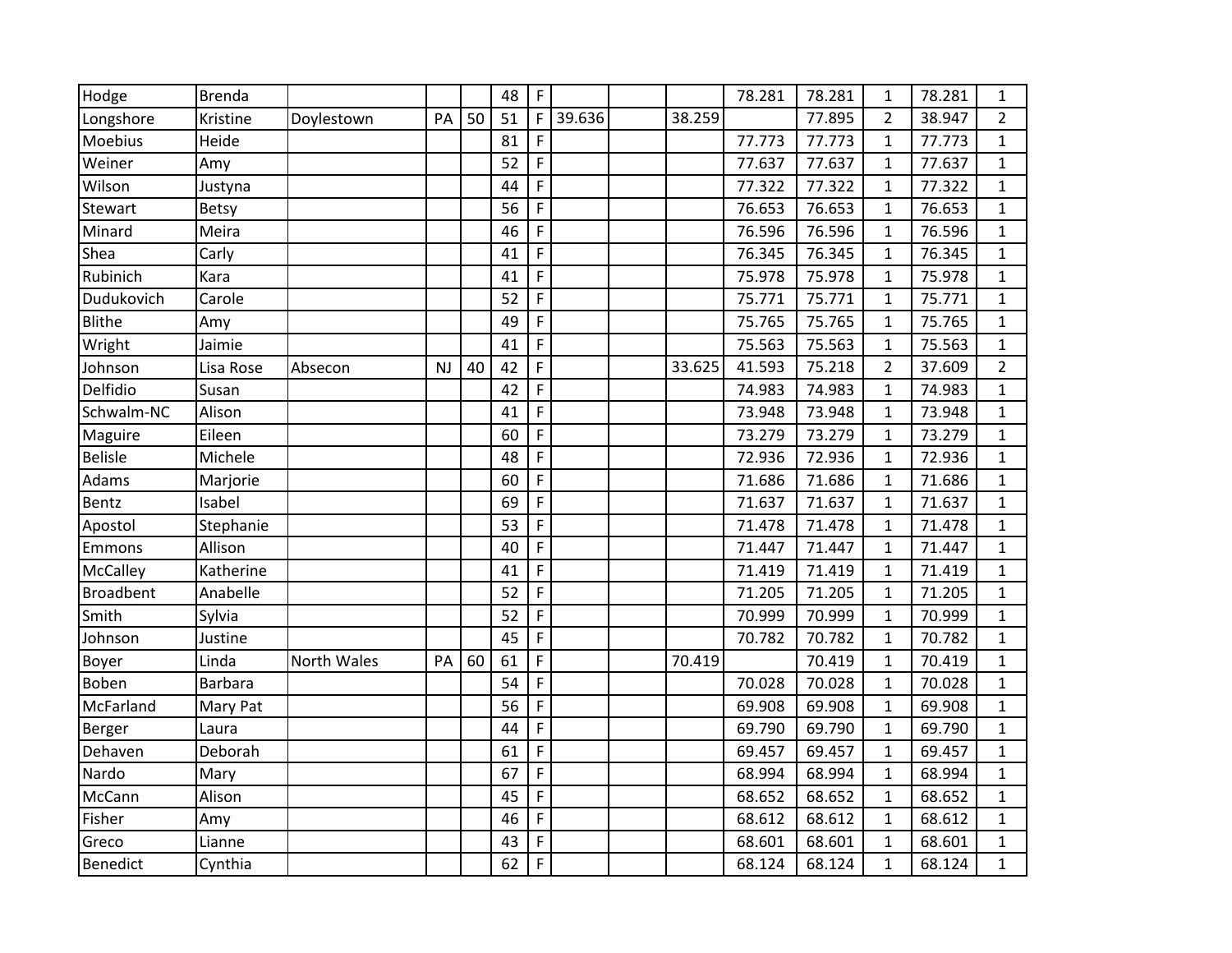| Ferranto      | Kerry     |              |    |    | 47 | $\mathsf F$  |        |        | 66.916 | 66.916 | $\mathbf{1}$ | 66.916 | $\mathbf{1}$ |
|---------------|-----------|--------------|----|----|----|--------------|--------|--------|--------|--------|--------------|--------|--------------|
| Rubinoff      | Andrea    |              |    |    | 65 | F            |        |        | 66.759 | 66.759 | $\mathbf{1}$ | 66.759 | 1            |
| McNally       | Mary      |              |    |    | 49 | $\mathsf{F}$ |        |        | 66.369 | 66.369 | $\mathbf{1}$ | 66.369 | 1            |
| Harvey        | Michelle  |              |    |    | 53 | $\mathsf F$  |        |        | 66.152 | 66.152 | $\mathbf{1}$ | 66.152 | $\mathbf{1}$ |
| Jenkinson     | Amanda    |              |    |    | 48 | $\mathsf F$  |        |        | 66.123 | 66.123 | $\mathbf{1}$ | 66.123 | $\mathbf{1}$ |
| Balash        | Amy       |              |    |    | 42 | $\mathsf{F}$ |        |        | 65.976 | 65.976 | $\mathbf{1}$ | 65.976 | $\mathbf{1}$ |
| Regan         | Cecelia   |              |    |    | 49 | $\mathsf{F}$ |        |        | 65.781 | 65.781 | $\mathbf{1}$ | 65.781 | 1            |
| Murray        | Tara      |              |    |    | 43 | $\mathsf F$  |        |        | 65.558 | 65.558 | $\mathbf{1}$ | 65.558 | $\mathbf{1}$ |
| Hampton       | Joy       | Mullica hill | NJ | 70 | 73 | $\mathsf F$  |        | 65.478 |        | 65.478 | $\mathbf{1}$ | 65.478 | $\mathbf{1}$ |
| Dresser       | Michelle  |              |    |    | 59 | F            |        |        | 65.154 | 65.154 | $\mathbf{1}$ | 65.154 | $\mathbf{1}$ |
| Luba          | Alicia    |              |    |    | 56 | $\mathsf{F}$ |        |        | 64.738 | 64.738 | $\mathbf{1}$ | 64.738 | $\mathbf{1}$ |
| Montini       | Rebecca   |              |    |    | 50 | $\mathsf F$  |        |        | 64.431 | 64.431 | $\mathbf{1}$ | 64.431 | $\mathbf{1}$ |
| Simpson       | Claudia   |              |    |    | 66 | $\mathsf F$  |        |        | 64.236 | 64.236 | $\mathbf{1}$ | 64.236 | $\mathbf{1}$ |
| <b>Dickey</b> | Sara      |              |    |    | 46 | $\mathsf F$  |        |        | 63.858 | 63.858 | $\mathbf{1}$ | 63.858 | 1            |
| Morris        | Jessica   |              |    |    | 40 | $\mathsf{F}$ |        |        | 63.678 | 63.678 | $\mathbf{1}$ | 63.678 | $\mathbf{1}$ |
| <b>Blair</b>  | Zoe       |              |    |    | 44 | $\mathsf F$  |        |        | 63.667 | 63.667 | $\mathbf{1}$ | 63.667 | $\mathbf{1}$ |
| Fralic        | Irma      | Wyndmoor     | PA | 55 | 57 | F            | 63.491 |        |        | 63.491 | $\mathbf{1}$ | 63.491 | $\mathbf{1}$ |
| Schmidt       | Aliza     |              |    |    | 47 | F            |        |        | 63.275 | 63.275 | $\mathbf{1}$ | 63.275 | $\mathbf{1}$ |
| Pollio        | Michele   |              |    |    | 55 | $\mathsf F$  |        |        | 63.064 | 63.064 | $\mathbf{1}$ | 63.064 | $\mathbf{1}$ |
| Kelley        | Christine |              |    |    | 58 | $\mathsf F$  |        |        | 63.020 | 63.020 | $\mathbf{1}$ | 63.020 | $\mathbf{1}$ |
| Fowler        | Amanda    |              |    |    | 51 | $\mathsf F$  |        |        | 62.823 | 62.823 | $\mathbf{1}$ | 62.823 | $\mathbf{1}$ |
| Pernia        | Heidi     |              |    |    | 51 | $\mathsf F$  |        |        | 61.519 | 61.519 | $\mathbf{1}$ | 61.519 | $\mathbf{1}$ |
| Mosher        | Regina    |              |    |    | 50 | $\mathsf F$  |        |        | 60.810 | 60.810 | $\mathbf{1}$ | 60.810 | $\mathbf{1}$ |
| Martinez      | Melissa   |              |    |    | 50 | $\mathsf F$  |        |        | 60.504 | 60.504 | $\mathbf{1}$ | 60.504 | $\mathbf{1}$ |
| Wesney        | Hillary   |              |    |    | 52 | $\mathsf F$  |        |        | 59.805 | 59.805 | $\mathbf{1}$ | 59.805 | $\mathbf{1}$ |
| Harvey        | Michelle  | Atco         | NJ | 50 | 53 | $\mathsf F$  |        | 59.628 |        | 59.628 | $\mathbf{1}$ | 59.628 | $\mathbf{1}$ |
| <b>Salas</b>  | Miriam    |              |    |    | 52 | $\mathsf F$  |        |        | 56.610 | 56.610 | $\mathbf{1}$ | 56.610 | $\mathbf{1}$ |
| Kandel        | Stacy     |              |    |    | 42 | $\mathsf{F}$ |        |        | 56.513 | 56.513 | $\mathbf{1}$ | 56.513 | $\mathbf{1}$ |
| Seymour       | Kasie     |              |    |    | 43 | $\mathsf F$  |        |        | 53.553 | 53.553 | $\mathbf{1}$ | 53.553 | $\mathbf{1}$ |
| Katsumi       | Margaret  |              |    |    | 44 | $\mathsf F$  |        |        | 52.996 | 52.996 | $\mathbf{1}$ | 52.996 | $\mathbf{1}$ |
| Wat           | Pamela    |              |    |    | 47 | F            |        |        | 49.532 | 49.532 | $\mathbf{1}$ | 49.532 | $\mathbf{1}$ |
| Dolgos        | Michele   | Bethlehem    | PA | 40 | 43 | $\mathsf{F}$ | 47.395 |        |        | 47.395 | $\mathbf{1}$ | 47.395 | $\mathbf{1}$ |
| Nana-Sinkam   | Meaghan   | Hockessin    | DE | 45 | 48 | F            |        | 46.657 |        | 46.657 | $\mathbf{1}$ | 46.657 | 1            |
| Yaqub         | Connie    |              |    |    | 61 | F            |        |        | 45.955 | 45.955 | $\mathbf{1}$ | 45.955 | $\mathbf{1}$ |
| Mills         | Nancy     |              |    |    | 50 | $\mathsf F$  |        |        | 44.236 | 44.236 | $\mathbf{1}$ | 44.236 | $\mathbf{1}$ |
|               |           |              |    |    |    |              |        |        |        |        |              |        |              |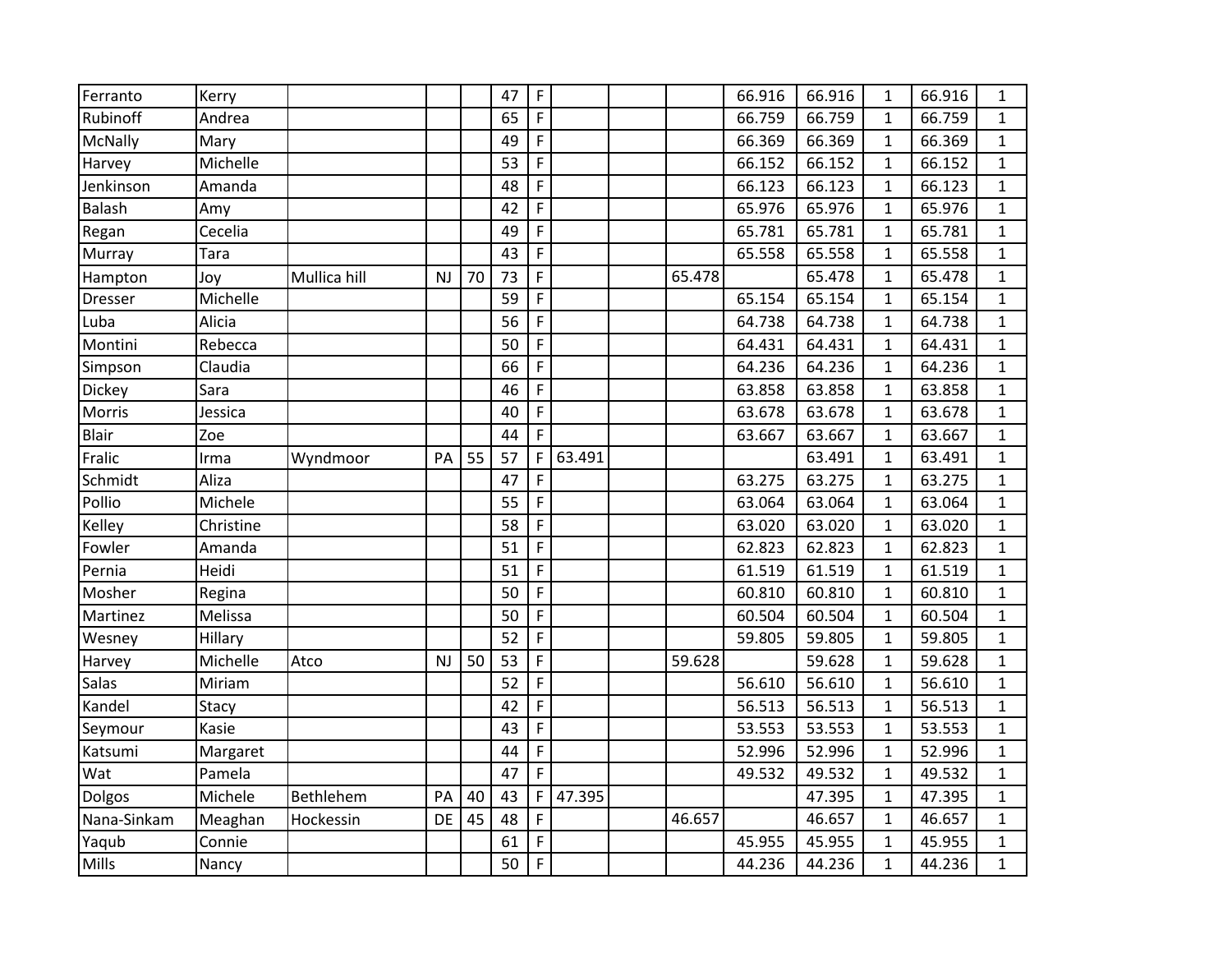| <b>IMcManus</b> | <b>Diane</b> | Darby<br>, Upper | <b>PA</b> | $-$<br>כס | 68            | $-140.3$ 95. |  |                                    | 40.393                                               | 40.392<br>rv.JJJ                                                           |  |
|-----------------|--------------|------------------|-----------|-----------|---------------|--------------|--|------------------------------------|------------------------------------------------------|----------------------------------------------------------------------------|--|
| Mills           | Lisa         |                  |           |           | $ \sim$<br>ーー |              |  | $-1$<br>$\sim$ $\sim$<br>. 74<br>ັ | $\overline{\phantom{a}}$<br>$\cap$<br><i>AI</i><br>ັ | $\sim$<br>$\mathbf{r}$<br>$\overline{I}$<br>$\overline{\phantom{a}}$<br>-- |  |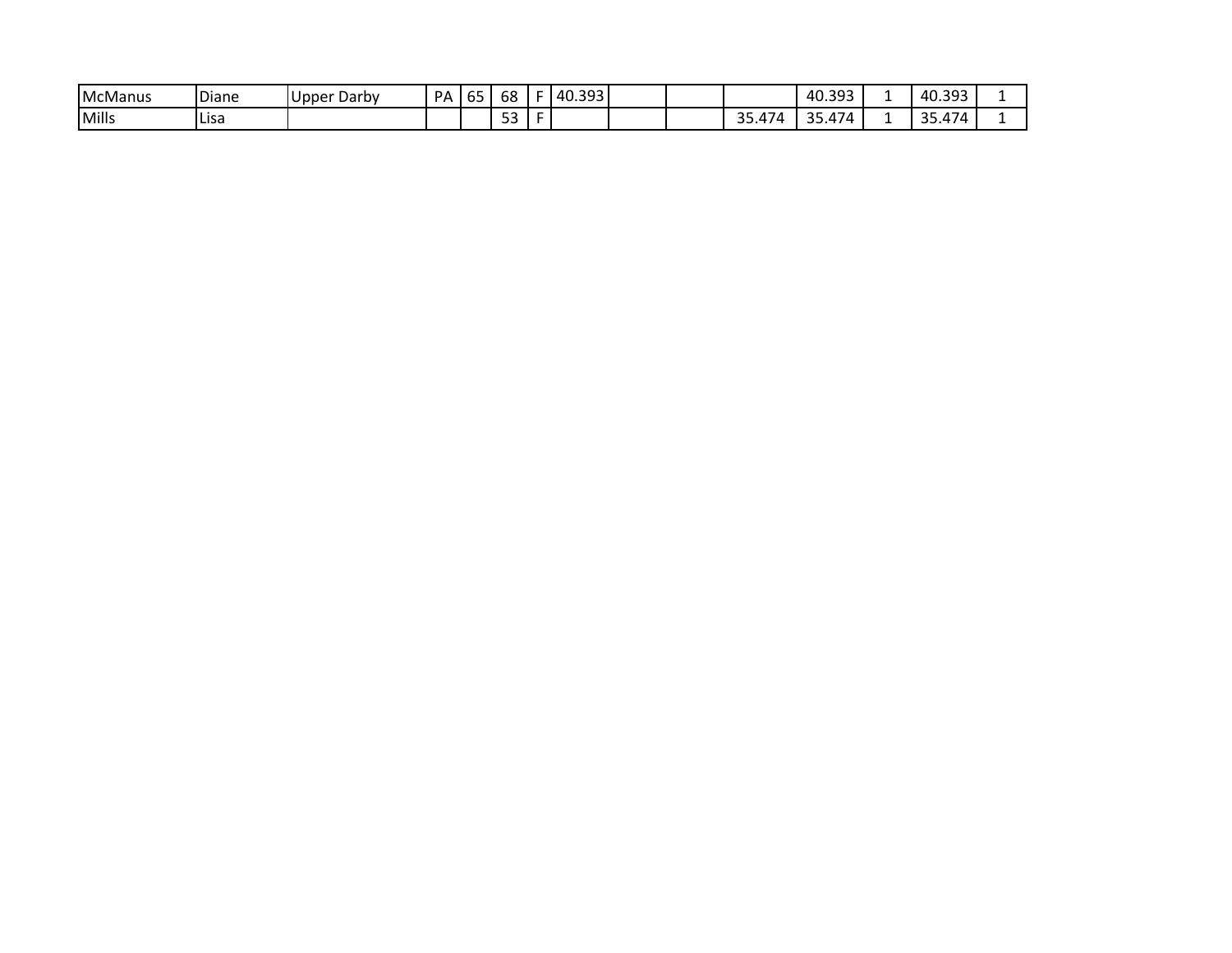|                           |                          |                            |                 |    |                |   |            |                               |                      | <b>CLUB</b>             | <b>TOT</b><br>(scored | # of<br>Scored    | <b>AVG of</b><br><b>Scored</b> | <b>Total</b>      |
|---------------------------|--------------------------|----------------------------|-----------------|----|----------------|---|------------|-------------------------------|----------------------|-------------------------|-----------------------|-------------------|--------------------------------|-------------------|
| <b>Last Name</b><br>Harte | <b>First Name</b><br>Tim | <b>City</b><br>Coatesville | <b>ST</b><br>PA | 50 | AG Age G<br>51 |   | <b>HOF</b> | <b>JSC</b><br>M 80.360 78.953 | <b>DEL</b><br>75.657 | <b>CHAMPS</b><br>82.900 | races)<br>317.871     | <b>Races</b><br>4 | <b>Races</b><br>79.468         | <b>Races</b><br>4 |
| Shields                   | Charles                  | Abington                   | PA              | 60 | 60             |   | M 77.072   | 78.712                        | 73.749               | 86.076                  | 315.608               | 4                 | 78.902                         | 4                 |
| Mazo                      | Daniel                   | Bala Cynwyd                | PA              | 55 | 56             |   | M 77.899   | 75.425 71.363                 |                      | 79.849                  | 304.535               | 4                 | 76.134                         | 4                 |
| Armstrong                 | Scott                    | Pottstown                  | PA              | 55 | 56             | M |            | 77.508 72.145 71.978          |                      | 78.969                  | 300.601               | 4                 | 75.150                         | 4                 |
| Cauller                   | Gregory                  | York                       | PA              | 55 | 59             |   | M 77.551   |                               | 73.749               | 81.756                  | 233.056               | 3                 | 77.685                         | 3                 |
| Steenkamer                | Thomas                   | <b>Rising Sun</b>          | <b>MD</b>       | 60 | 60             | M | 78.654     |                               | 74.365               | 80.020                  | 233.039               | 3                 | 77.680                         | 3                 |
| Wiechecki                 | David                    | Wilmington                 | DE              | 55 | 57             | M | 74.265     |                               | 68.801               | 76.631                  | 219.697               | 3                 | 73.232                         | 3                 |
| Jennings                  | Thomas                   | Ft Washington              | PA              | 75 | 75             | M | 74.652     |                               | 67.812               | 76.737                  | 219.201               | 3                 | 73.067                         | 3                 |
| Hatch                     | Stanley                  | Flourtown                  | PA              | 55 | 57             | M | 72.933     |                               | 69.389               | 74.826                  | 217.148               | 3                 | 72.383                         | 3                 |
| Hibbs                     | John                     | <b>Bristol</b>             | PA              | 65 | 66             | M | 71.237     |                               | 68.154               | 75.641                  | 215.032               | 3                 | 71.677                         | 3                 |
| Pellechio                 | Thomas                   | Doylestown                 | PA              | 60 | 64             | M |            | 64.814 75.759                 | 61.976               |                         | 202.549               | 3                 | 67.516                         | 3                 |
| Dombrosky                 | Craig                    | <b>Berlin</b>              | <b>NJ</b>       | 60 | 60             | M | 66.069     |                               | 62.248               | 70.261                  | 198.578               | 3                 | 66.193                         | 3                 |
| Hawkey                    | Edward                   | Perkasie                   | PA              | 70 | 71             | M |            | 59.842 59.433                 |                      | 63.490                  | 182.765               | 3                 | 60.922                         | 3                 |
| <b>Butler</b>             | <b>Brock</b>             | <b>Chester Springs</b>     | PA              | 40 | 42             | M |            |                               | 74.531               | 80.852                  | 155.383               | $\overline{2}$    | 77.691                         | $\overline{2}$    |
| Garland                   | Philip                   | Lancaster                  | PA              | 55 | 59             | M |            |                               | 73.133               | 81.047                  | 154.181               | $\overline{2}$    | 77.090                         | $\overline{2}$    |
| O'Rourke                  | Patrick                  | Downingtwon                | PA              | 50 | 51             | M |            |                               | 71.994               | 80.944                  | 152.937               | $\overline{2}$    | 76.469                         | $\overline{2}$    |
| <b>Davies</b>             | Keith                    | Huntingdon Valley          | PA              | 60 | 60             | M |            |                               | 73.749               | 78.200                  | 151.949               | $\overline{2}$    | 75.975                         | $\overline{2}$    |
| Cardoso                   | Marco                    | Sayreville                 | NJ              | 45 | 46             | M | 75.285     |                               |                      | 75.711                  | 150.995               | $\overline{2}$    | 75.498                         | $\overline{2}$    |
| Reynolds                  | Robert                   | Wyndmoor                   | PA              | 60 | 62             | M |            |                               | 68.640               | 82.020                  | 150.659               | $\overline{2}$    | 75.330                         | $\overline{2}$    |
| Muniz                     | Jesus                    | Phoenixville               | PA              | 45 | 48             | M | 74.403     |                               |                      | 75.415                  | 149.817               | $\overline{2}$    | 74.909                         | $\overline{2}$    |
| Chupa                     | Zach                     | Wilmington                 | DE              | 40 | 44             | M |            |                               | 71.756               | 77.647                  | 149.403               | $\overline{2}$    | 74.701                         | $\overline{2}$    |
| Vandegrift                | Paul                     | Ambler                     | PA              | 50 | 50             | M |            |                               | 71.429               | 77.682                  | 149.111               | $\overline{2}$    | 74.555                         | $\overline{2}$    |
| lovanisci                 | Joe                      | Williamstown               | <b>NJ</b>       | 45 | 47             | M | 72.750     |                               |                      | 72.765                  | 145.515               | $\overline{2}$    | 72.758                         | $\overline{2}$    |
| Farquhar                  | Bill                     | Newark                     | DE              | 50 | 51             | M | 76.044     |                               | 69.207               |                         | 145.251               | $\overline{2}$    | 72.626                         | $\overline{2}$    |
| <b>Becker</b>             | John                     | Philadelphia               | PA              | 40 | 40             | M |            | 71.823                        |                      | 72.179                  | 144.001               | $\overline{2}$    | 72.001                         | $\overline{2}$    |
| Shearer                   | Andrew                   | Bear                       | DE              | 55 | 56             | M |            |                               | 71.363               | 71.380                  | 142.743               | $\overline{2}$    | 71.371                         | $\overline{2}$    |
| Cutrona                   | Matthew                  | Wilmington                 | DE              | 45 | 49             | M | 74.533     |                               | 67.590               |                         | 142.124               | $\overline{2}$    | 71.062                         | $\overline{2}$    |
| Rechtin                   | Larry                    | <b>Spring City</b>         | PA              | 55 | 58             | M |            |                               | 69.389               | 72.387                  | 141.776               | $\overline{2}$    | 70.888                         | $\overline{2}$    |
| Goldthorp                 | John                     | Philadelphia               | PA              | 40 | 41             | M |            |                               | 70.229               | 71.380                  | 141.609               | $\overline{2}$    | 70.804                         | $\overline{2}$    |
| Chan                      | Ed                       | <b>Broomall</b>            | PA              | 50 | 52             | M | 69.636     |                               |                      | 71.129                  | 140.765               | $\overline{2}$    | 70.383                         | $\overline{2}$    |
| Driscoll                  | <b>Brian</b>             | Chadds ford                | PA              | 60 | 61             | M |            |                               | 65.314               | 74.399                  | 139.713               | $\overline{2}$    | 69.857                         | $\overline{2}$    |
| Downey                    | James                    | Boothwyn                   | PA              | 40 | 44             | M |            |                               | 65.127               | 69.194                  | 134.321               | $\overline{2}$    | 67.160                         | 2                 |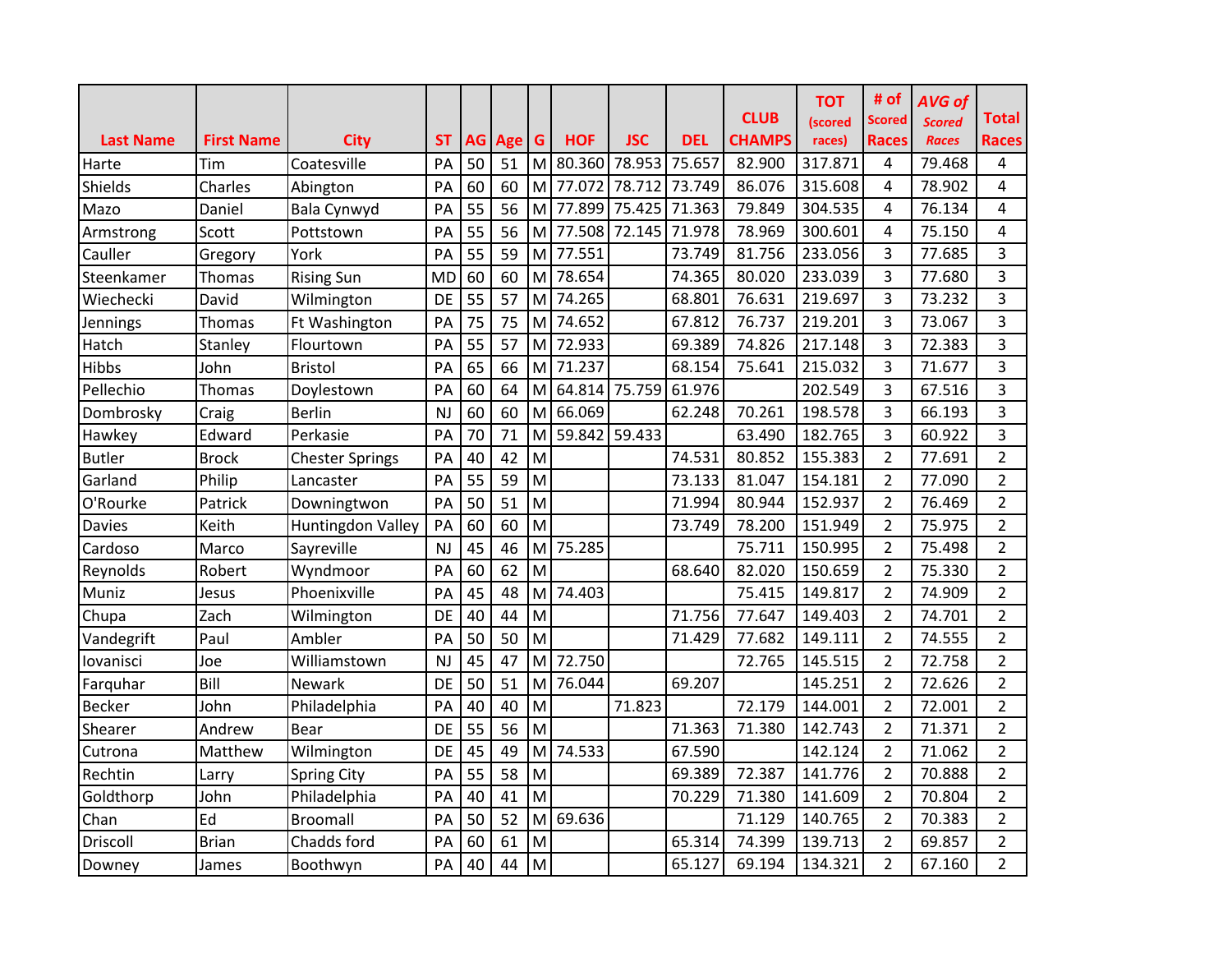| Crispin         | Keith       | <b>Bear</b>         | DE        | 50 | 52 | M                                                                                                          |        |        | 66.152 | 67.914 | 134.066 | $\overline{2}$ | 67.033 | $\overline{2}$ |
|-----------------|-------------|---------------------|-----------|----|----|------------------------------------------------------------------------------------------------------------|--------|--------|--------|--------|---------|----------------|--------|----------------|
| Hall            | Chandler    | Kennett Square      | PA        | 45 | 45 | M                                                                                                          |        |        | 65.666 | 67.158 | 132.824 | $\overline{2}$ | 66.412 | $\overline{2}$ |
| Lafferty        | Patrick     | Lancaster           | PA        | 60 | 63 | M                                                                                                          |        |        | 61.413 | 71.093 | 132.507 | $\overline{2}$ | 66.253 | $\overline{2}$ |
| Hesketh         | Robert      | Sicklerville        | <b>NJ</b> | 55 | 58 | $\mathsf{M}% _{T}=\mathsf{M}_{T}\!\left( a,b\right) ,\ \mathsf{M}_{T}=\mathsf{M}_{T}\!\left( a,b\right) ,$ | 63.204 |        |        | 66.941 | 130.145 | $\overline{2}$ | 65.073 | $\overline{2}$ |
| Good            | Patrick     | <b>West Chester</b> | PA        | 60 | 62 | M                                                                                                          |        |        | 60.913 | 68.562 | 129.475 | $\overline{2}$ | 64.737 | $\overline{2}$ |
| Evans           | John        | <b>Broomall</b>     | PA        | 55 | 55 | M                                                                                                          |        |        | 62.204 | 66.880 | 129.084 | $\overline{2}$ | 64.542 | $\overline{2}$ |
| Stenzel         | Robert      | Cherry Hill         | <b>NJ</b> | 60 | 63 | M                                                                                                          |        |        | 61.413 | 67.479 | 128.892 | $\overline{2}$ | 64.446 | $\overline{2}$ |
| Donnelly        | Mick        | Wilmington          | DE        | 50 | 50 | M                                                                                                          |        |        | 57.505 | 67.655 | 125.160 | $\overline{2}$ | 62.580 | $\overline{2}$ |
| Britton         | Christopher | Penns Grove         | NJ        | 45 | 46 | M                                                                                                          | 60.365 |        |        | 60.661 | 121.026 | $\overline{2}$ | 60.513 | $\overline{2}$ |
| Law             | <b>Bob</b>  | Mantua              | <b>NJ</b> | 50 | 51 | M                                                                                                          |        |        | 57.960 | 62.154 | 120.114 | $\overline{2}$ | 60.057 | $\overline{2}$ |
| <b>Bruckner</b> | Joseph      | West Berlin         | <b>NJ</b> | 65 | 65 | M                                                                                                          | 58.251 |        |        | 61.573 | 119.824 | $\overline{2}$ | 59.912 | $\overline{2}$ |
| Jackson         | Joseph      | Wilmington          | DE        | 40 | 41 | M                                                                                                          |        |        | 55.984 | 57.201 | 113.185 | $\overline{2}$ | 56.593 | $\overline{2}$ |
| Dischler        | Dennis      | Wilmington          | DE        | 50 | 50 | M                                                                                                          |        |        | 55.347 | 53.327 | 108.675 | $\overline{2}$ | 54.337 | $\overline{2}$ |
| Gualano         | Stephen     | Easton              | PA        | 45 | 49 | M                                                                                                          |        | 50.893 |        | 52.343 | 103.237 | $\overline{2}$ | 51.618 | $\overline{2}$ |
| Agliano         | Stephen     | Marlton             | <b>NJ</b> | 55 | 56 | M                                                                                                          |        |        | 45.914 | 50.026 | 95.940  | $\overline{2}$ | 47.970 | $\overline{2}$ |
| Scott           | William     | Tabernacle          | NJ        | 65 | 69 | $\mathsf{M}% _{T}=\mathsf{M}_{T}\!\left( a,b\right) ,\ \mathsf{M}_{T}=\mathsf{M}_{T}\!\left( a,b\right) ,$ | 44.335 |        |        | 51.005 | 95.340  | $\overline{2}$ | 47.670 | $\overline{2}$ |
| Conheady        | Timothy     |                     |           |    | 62 | M                                                                                                          |        |        |        | 86.757 | 86.757  | $\mathbf{1}$   | 86.757 | $\mathbf{1}$   |
| Devlin          | Jeff        |                     |           |    | 55 | M                                                                                                          |        |        |        | 85.236 | 85.236  | $\mathbf{1}$   | 85.236 | $\mathbf{1}$   |
| <b>Barbee</b>   | Kenneth     |                     |           |    | 55 | M                                                                                                          |        |        |        | 84.508 | 84.508  | $\mathbf{1}$   | 84.508 | $\mathbf{1}$   |
| <b>Dykes</b>    | Gene        |                     |           |    | 71 | M                                                                                                          |        |        |        | 83.285 | 83.285  | $\mathbf{1}$   | 83.285 | $\mathbf{1}$   |
| Digennaro       | Mike        |                     |           |    | 41 | M                                                                                                          |        |        |        | 81.359 | 81.359  | $\mathbf{1}$   | 81.359 | $\mathbf{1}$   |
| Sheely          | Rob         |                     |           |    | 51 | M                                                                                                          |        |        |        | 81.052 | 81.052  | $\mathbf{1}$   | 81.052 | $\mathbf{1}$   |
| Gourley         | Steve       |                     |           |    | 41 | M                                                                                                          |        |        |        | 80.384 | 80.384  | $\mathbf{1}$   | 80.384 | $\mathbf{1}$   |
| Notaro, Jr.     | Henry       |                     |           |    | 58 | M                                                                                                          |        |        |        | 80.366 | 80.366  | $\mathbf{1}$   | 80.366 | $\mathbf{1}$   |
| Padilla         | Michael     |                     |           |    | 45 | M                                                                                                          |        |        |        | 80.130 | 80.130  | $\mathbf{1}$   | 80.130 | $\mathbf{1}$   |
| Painter         | Jeffrey     |                     |           |    | 60 | M                                                                                                          |        |        |        | 80.123 | 80.123  | $\mathbf{1}$   | 80.123 | $\mathbf{1}$   |
| Naimoli         | Christopher |                     |           |    | 40 | M                                                                                                          |        |        |        | 80.029 | 80.029  | $\mathbf{1}$   | 80.029 | $\mathbf{1}$   |
| Wagoner         | Matthew     |                     |           |    | 42 | M                                                                                                          |        |        |        | 79.296 | 79.296  | $\mathbf{1}$   | 79.296 | $\mathbf{1}$   |
| Weber           | Bruce       |                     |           |    | 58 | M                                                                                                          |        |        |        | 79.083 | 79.083  | $\mathbf{1}$   | 79.083 | $\mathbf{1}$   |
| Permar          | Terry       |                     |           |    | 65 | M                                                                                                          |        |        |        | 79.072 | 79.072  | $\mathbf{1}$   | 79.072 | $\mathbf{1}$   |
| Sandercock      | Matthew     |                     |           |    | 50 | M                                                                                                          |        |        |        | 78.699 | 78.699  | $\mathbf{1}$   | 78.699 | $\mathbf{1}$   |
| Thirumurthy     | Harsha      |                     |           |    | 42 | $\mathsf{M}% _{T}=\mathsf{M}_{T}\!\left( a,b\right) ,\ \mathsf{M}_{T}=\mathsf{M}_{T}$                      |        |        |        | 78.194 | 78.194  | $\mathbf{1}$   | 78.194 | $\mathbf{1}$   |
| <b>Boland</b>   | Robert      |                     |           |    | 63 | M                                                                                                          |        |        |        | 78.189 | 78.189  | $\mathbf{1}$   | 78.189 | $\mathbf{1}$   |
| Scholl          | David       |                     |           |    | 44 | M                                                                                                          |        |        |        | 77.929 | 77.929  | $\mathbf{1}$   | 77.929 | $\mathbf{1}$   |
| Vetere          | Nicholas    |                     |           |    | 62 | M                                                                                                          |        |        |        | 77.848 | 77.848  | $\mathbf{1}$   | 77.848 | $\mathbf{1}$   |
|                 |             |                     |           |    |    |                                                                                                            |        |        |        |        |         |                |        |                |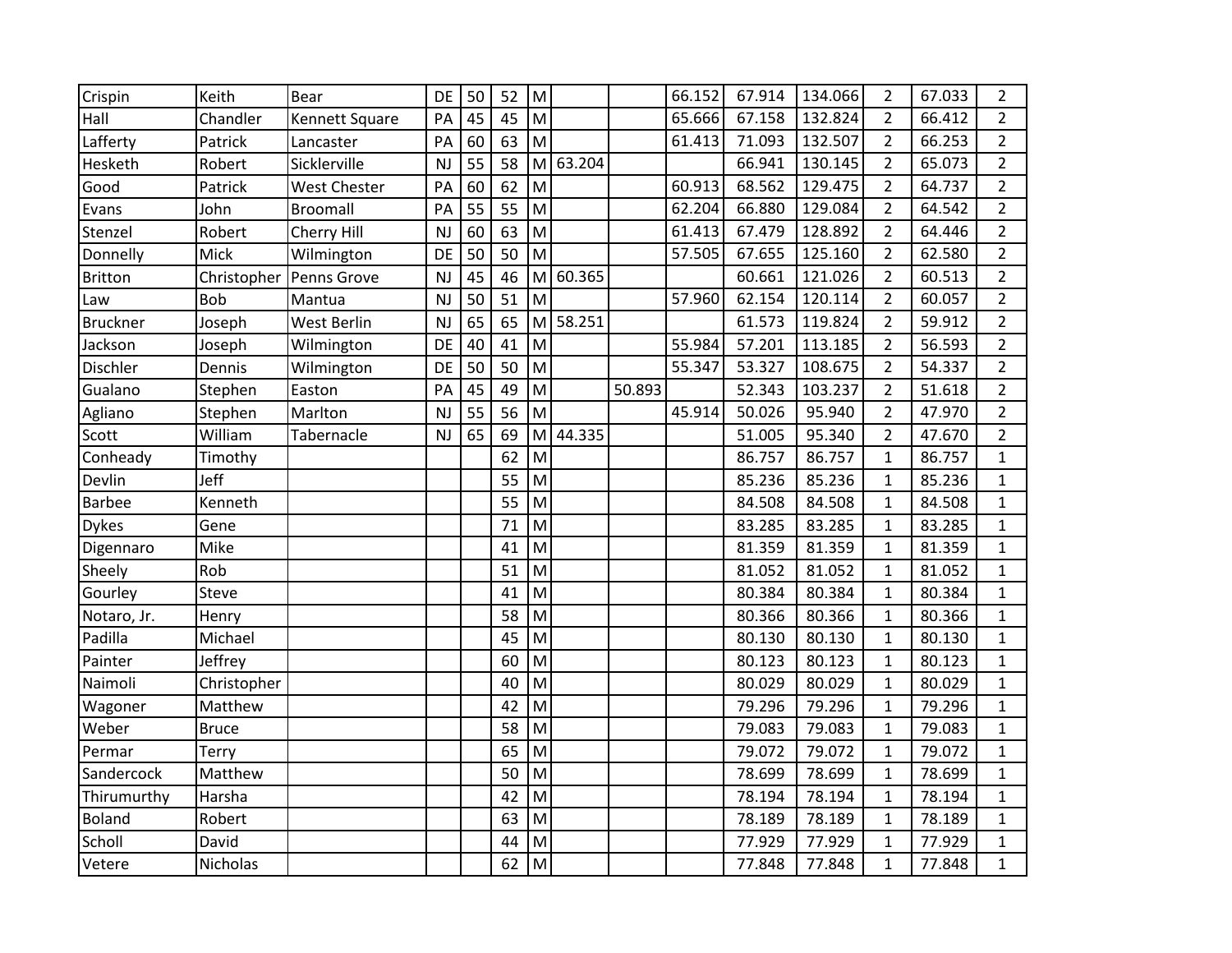| Reinhold        | Derek        |               |    |    | 40 | ${\sf M}$                                                                                                  |        |        | 77.747 | 77.747 | 1            | 77.747 | $\mathbf{1}$ |
|-----------------|--------------|---------------|----|----|----|------------------------------------------------------------------------------------------------------------|--------|--------|--------|--------|--------------|--------|--------------|
| Bergmann        | Seth         |               |    |    | 70 | M                                                                                                          |        |        | 77.572 | 77.572 | $\mathbf{1}$ | 77.572 | 1            |
| <b>Hawkins</b>  | Mark         |               |    |    | 60 | M                                                                                                          |        |        | 77.541 | 77.541 | $\mathbf{1}$ | 77.541 | $\mathbf{1}$ |
| Boben           | William      |               |    |    | 56 | M                                                                                                          |        |        | 77.533 | 77.533 | $\mathbf{1}$ | 77.533 | $\mathbf{1}$ |
| Martinez        | Michael      |               |    |    | 50 | M                                                                                                          |        |        | 77.316 | 77.316 | $\mathbf{1}$ | 77.316 | $\mathbf{1}$ |
| Irvan           | Joshua       |               |    |    | 49 | M                                                                                                          |        |        | 77.059 | 77.059 | $\mathbf{1}$ | 77.059 | $\mathbf{1}$ |
| Sery            | Jim          |               |    |    | 58 | M                                                                                                          |        |        | 76.911 | 76.911 | 1            | 76.911 | $\mathbf{1}$ |
| Moura           | Fernando     |               |    |    | 68 | M                                                                                                          |        |        | 76.465 | 76.465 | $\mathbf{1}$ | 76.465 | 1            |
| Lobianco, Jr.   | Pete         |               |    |    | 41 | M                                                                                                          |        |        | 76.460 | 76.460 | $\mathbf{1}$ | 76.460 | $\mathbf{1}$ |
| McMillan        | Jay          |               |    |    | 47 | M                                                                                                          |        |        | 76.402 | 76.402 | $\mathbf{1}$ | 76.402 | $\mathbf{1}$ |
| Cooke           | Kevin        |               |    |    | 50 | M                                                                                                          |        |        | 76.044 | 76.044 | $\mathbf{1}$ | 76.044 | $\mathbf{1}$ |
| Rosenberg       | <b>Brian</b> |               |    |    | 42 | M                                                                                                          |        |        | 75.706 | 75.706 | $\mathbf{1}$ | 75.706 | $\mathbf{1}$ |
| Crabb           | Charles      |               |    |    | 62 | M                                                                                                          |        |        | 75.629 | 75.629 | $\mathbf{1}$ | 75.629 | $\mathbf{1}$ |
| Stoudt          | John         |               |    |    | 57 | M                                                                                                          |        |        | 75.542 | 75.542 | $\mathbf{1}$ | 75.542 | $\mathbf{1}$ |
| Martinson       | Ross         |               |    |    | 41 | M                                                                                                          |        |        | 75.530 | 75.530 | $\mathbf{1}$ | 75.530 | $\mathbf{1}$ |
| Wege            | David        |               |    |    | 57 | M                                                                                                          |        |        | 75.069 | 75.069 | $\mathbf{1}$ | 75.069 | 1            |
| Shafer          | Chris        |               |    |    | 57 | M                                                                                                          |        |        | 74.980 | 74.980 | $\mathbf{1}$ | 74.980 | 1            |
| <b>Brockett</b> | Scott        |               |    |    | 56 | M                                                                                                          |        |        | 74.931 | 74.931 | $\mathbf{1}$ | 74.931 | $\mathbf{1}$ |
| Woolley         | Lee          |               |    |    | 57 | M                                                                                                          |        |        | 74.892 | 74.892 | $\mathbf{1}$ | 74.892 | $\mathbf{1}$ |
| McConnell       | Lee          |               |    |    | 65 | M                                                                                                          |        |        | 74.533 | 74.533 | $\mathbf{1}$ | 74.533 | $\mathbf{1}$ |
| Finger          | Joshua       |               |    |    | 46 | M                                                                                                          |        |        | 74.213 | 74.213 | $\mathbf{1}$ | 74.213 | $\mathbf{1}$ |
| Camacho         | Epi          |               |    |    | 63 | M                                                                                                          |        |        | 74.043 | 74.043 | $\mathbf{1}$ | 74.043 | $\mathbf{1}$ |
| DiGennaro       | Mike         | Wilmington    | DE | 40 | 41 | M                                                                                                          |        | 73.995 |        | 73.995 | $\mathbf{1}$ | 73.995 | $\mathbf{1}$ |
| Newcomer        | Walter       |               |    |    | 63 | M                                                                                                          |        |        | 73.839 | 73.839 | $\mathbf{1}$ | 73.839 | 1            |
| Kern            | Joseph       |               |    |    | 65 | M                                                                                                          |        |        | 73.396 | 73.396 | $\mathbf{1}$ | 73.396 | $\mathbf{1}$ |
| Werley          | Steven       |               |    |    | 60 | M                                                                                                          |        |        | 73.290 | 73.290 | $\mathbf{1}$ | 73.290 | $\mathbf{1}$ |
| Rodriguez       | Gabriel      | Seven Valleys | PA | 40 | 41 | $\mathsf{M}% _{T}=\mathsf{M}_{T}\!\left( a,b\right) ,\ \mathsf{M}_{T}=\mathsf{M}_{T}\!\left( a,b\right) ,$ | 73.274 |        |        | 73.274 | $\mathbf{1}$ | 73.274 | $\mathbf{1}$ |
| Albright        | Eric         |               |    |    | 47 | M                                                                                                          |        |        | 73.037 | 73.037 | $\mathbf{1}$ | 73.037 | $\mathbf{1}$ |
| DeSchriver      | Tom          | Stroudsburg   | PA | 60 | 60 | M                                                                                                          | 72.963 |        |        | 72.963 | $\mathbf{1}$ | 72.963 | 1            |
| Juran           | Louis        |               |    |    | 68 | M                                                                                                          |        |        | 72.952 | 72.952 | $\mathbf{1}$ | 72.952 | $\mathbf{1}$ |
| Fife, Jr.       | William      |               |    |    | 50 | M                                                                                                          |        |        | 72.878 | 72.878 | $\mathbf{1}$ | 72.878 | 1            |
| Zappala         | Dante        |               |    |    | 44 | $\mathsf{M}% _{T}=\mathsf{M}_{T}\!\left( a,b\right) ,\ \mathsf{M}_{T}=\mathsf{M}_{T}$                      |        |        | 72.835 | 72.835 | $\mathbf{1}$ | 72.835 | 1            |
| Maneri          | Frank        |               |    |    | 57 | M                                                                                                          |        |        | 72.814 | 72.814 | $\mathbf{1}$ | 72.814 | $\mathbf{1}$ |
| Dvorchak        | Steve        |               |    |    | 46 | M                                                                                                          |        |        | 72.667 | 72.667 | $\mathbf{1}$ | 72.667 | $\mathbf{1}$ |
| Dechnik         | Michael      |               |    |    | 51 | M                                                                                                          |        |        | 72.662 | 72.662 | $\mathbf{1}$ | 72.662 | $\mathbf{1}$ |
|                 |              |               |    |    |    |                                                                                                            |        |        |        |        |              |        |              |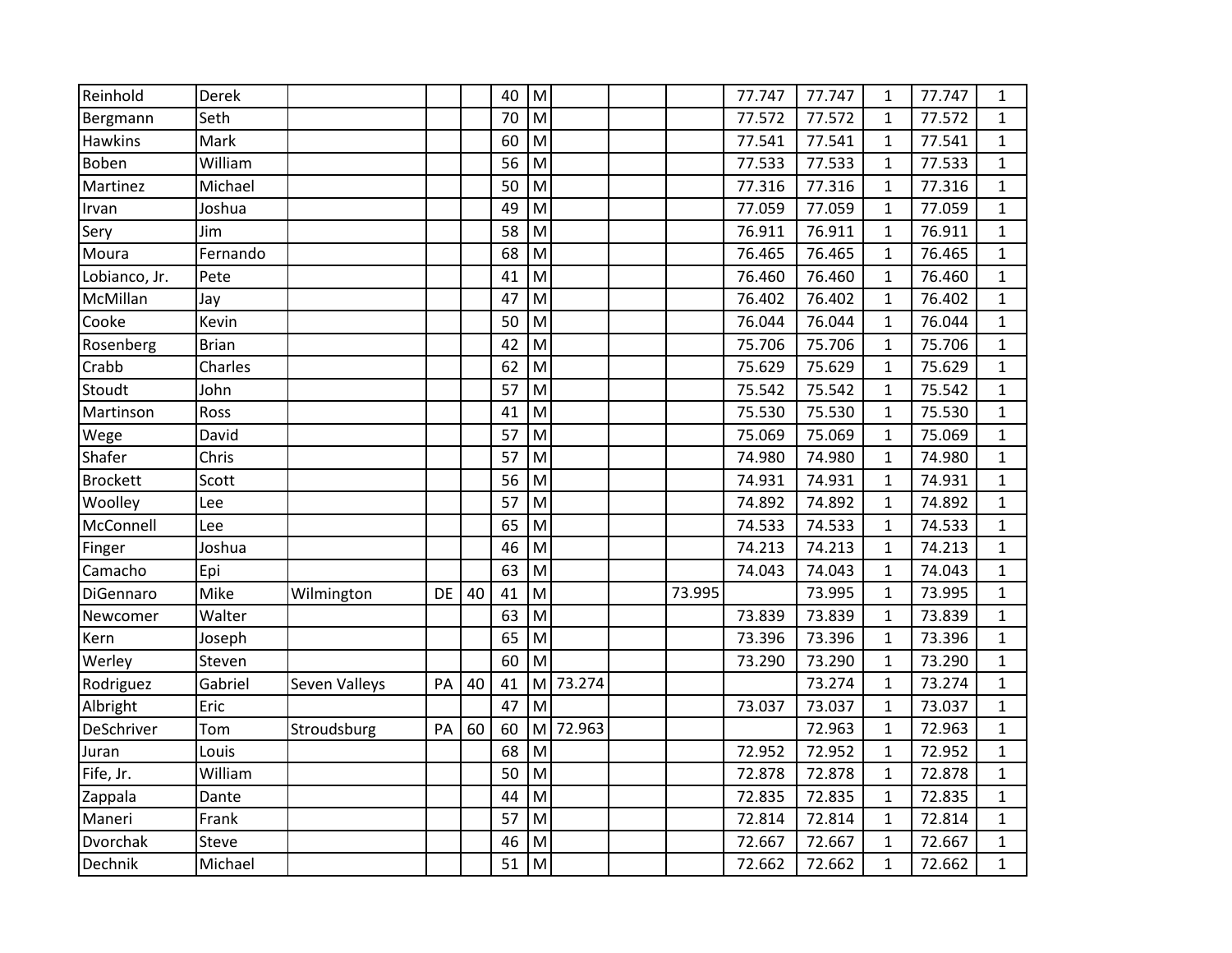| Weber            | <b>Bruce</b>              | Wilmington      | DE | 55 | 58 | M |        | 72.594 |        | 72.594 | $\mathbf{1}$ | 72.594 | 1            |
|------------------|---------------------------|-----------------|----|----|----|---|--------|--------|--------|--------|--------------|--------|--------------|
| Charles          | Will                      |                 |    |    | 68 | M |        |        | 72.543 | 72.543 | 1            | 72.543 | 1            |
| Drummond         | Tom                       |                 |    |    | 53 | M |        |        | 72.510 | 72.510 | $\mathbf{1}$ | 72.510 | 1            |
| Simonetti        | <b>Nick</b>               |                 |    |    | 61 | M |        |        | 71.793 | 71.793 | $\mathbf{1}$ | 71.793 | $\mathbf{1}$ |
| Bojczuk          | Paul                      |                 |    |    | 45 | M |        |        | 71.784 | 71.784 | $\mathbf{1}$ | 71.784 | $\mathbf{1}$ |
| Anderson         | David                     | <b>Red Lion</b> | PA | 65 | 67 | M |        | 71.670 |        | 71.670 | $\mathbf 1$  | 71.670 | $\mathbf{1}$ |
| Kirchner         | Jeffrey                   |                 |    |    | 60 | M |        |        | 71.645 | 71.645 | $\mathbf 1$  | 71.645 | $\mathbf{1}$ |
| Bouchard         | Clayton                   | Lykens          | PA | 45 | 46 | M |        | 71.583 |        | 71.583 | $\mathbf 1$  | 71.583 | $\mathbf{1}$ |
| Shufflebarger    | Fred                      |                 |    |    | 71 | M |        |        | 71.358 | 71.358 | $\mathbf{1}$ | 71.358 | $\mathbf{1}$ |
| Manavi           | Reza                      |                 |    |    | 41 | M |        |        | 71.138 | 71.138 | $\mathbf{1}$ | 71.138 | 1            |
| Manion, Jr.      | Joseph                    |                 |    |    | 53 | M |        |        | 71.033 | 71.033 | $\mathbf 1$  | 71.033 | $\mathbf{1}$ |
| Glasier          | <b>Brian</b>              |                 |    |    | 47 | M |        |        | 70.744 | 70.744 | $\mathbf{1}$ | 70.744 | $\mathbf{1}$ |
| Ferzetti         | Thomas                    |                 |    |    | 44 | M |        |        | 70.734 | 70.734 | $\mathbf{1}$ | 70.734 | $\mathbf{1}$ |
| Assal            | Jim                       |                 |    |    | 76 | M |        |        | 70.579 | 70.579 | $\mathbf{1}$ | 70.579 | 1            |
| <b>Broadbent</b> | Dave                      |                 |    |    | 70 | M |        |        | 70.422 | 70.422 | $\mathbf{1}$ | 70.422 | $\mathbf{1}$ |
| <b>Basta</b>     | Bill                      |                 |    |    | 56 | M |        |        | 70.401 | 70.401 | $\mathbf 1$  | 70.401 | $\mathbf{1}$ |
| Montini          | Paul                      |                 |    |    | 52 | M |        |        | 70.338 | 70.338 | $\mathbf{1}$ | 70.338 | $\mathbf{1}$ |
| Mason            | Robert                    |                 |    |    | 64 | M |        |        | 70.143 | 70.143 | $\mathbf{1}$ | 70.143 | 1            |
| Nephin           | Daniel                    |                 |    |    | 52 | M |        |        | 69.962 | 69.962 | $\mathbf{1}$ | 69.962 | $\mathbf{1}$ |
| Arndt            | Doug                      |                 |    |    | 62 | M |        |        | 69.855 | 69.855 | $\mathbf{1}$ | 69.855 | $\mathbf{1}$ |
| Gross            | Michael                   |                 |    |    | 52 | M |        |        | 69.855 | 69.855 | $\mathbf{1}$ | 69.855 | $\mathbf{1}$ |
| Patterson        | Paul                      |                 |    |    | 46 | M |        |        | 69.565 | 69.565 | $\mathbf{1}$ | 69.565 | $\mathbf{1}$ |
| Horton, Jr.      | William                   |                 |    |    | 41 | M |        |        | 69.486 | 69.486 | $\mathbf{1}$ | 69.486 | $\mathbf{1}$ |
| Mohler           | Glenn                     |                 |    |    | 58 | M |        |        | 69.446 | 69.446 | $\mathbf 1$  | 69.446 | $\mathbf{1}$ |
| Mellish          | Dennis                    |                 |    |    | 69 | M |        |        | 69.303 | 69.303 | $\mathbf{1}$ | 69.303 | $\mathbf{1}$ |
| Dougherty        | Christopher   Penn Valley |                 | PA | 50 | 52 | M | 69.154 |        |        | 69.154 | $\mathbf{1}$ | 69.154 | 1            |
| <b>Bizal</b>     | Michael                   |                 |    |    | 59 | M |        |        | 69.051 | 69.051 | $\mathbf 1$  | 69.051 | 1            |
| Fillippo         | <b>Brian</b>              |                 |    |    | 59 | M |        |        | 69.051 | 69.051 | $\mathbf{1}$ | 69.051 | $\mathbf{1}$ |
| Pugliese         | Anthony                   |                 |    |    | 60 | M |        |        | 68.959 | 68.959 | $\mathbf{1}$ | 68.959 | $\mathbf{1}$ |
| Kruelle          | Chuck                     | Downingtown     | PA | 50 | 51 | M |        | 68.668 |        | 68.668 | $\mathbf{1}$ | 68.668 | $\mathbf{1}$ |
| Prizer           | Kent                      |                 |    |    | 69 | M |        |        | 68.493 | 68.493 | $\mathbf{1}$ | 68.493 | 1            |
| Holloway         | Matt                      |                 |    |    | 50 | M |        |        | 68.089 | 68.089 | $\mathbf{1}$ | 68.089 | $\mathbf{1}$ |
| Marino           | Jerry                     |                 |    |    | 69 | M |        |        | 68.082 | 68.082 | $\mathbf{1}$ | 68.082 | $\mathbf{1}$ |
| Dotsey           | David                     |                 |    |    | 58 | M |        |        | 68.076 | 68.076 | $\mathbf{1}$ | 68.076 | 1            |
| Wat              | Allen                     |                 |    |    | 47 | M |        |        | 67.850 | 67.850 | $\mathbf{1}$ | 67.850 | $\mathbf{1}$ |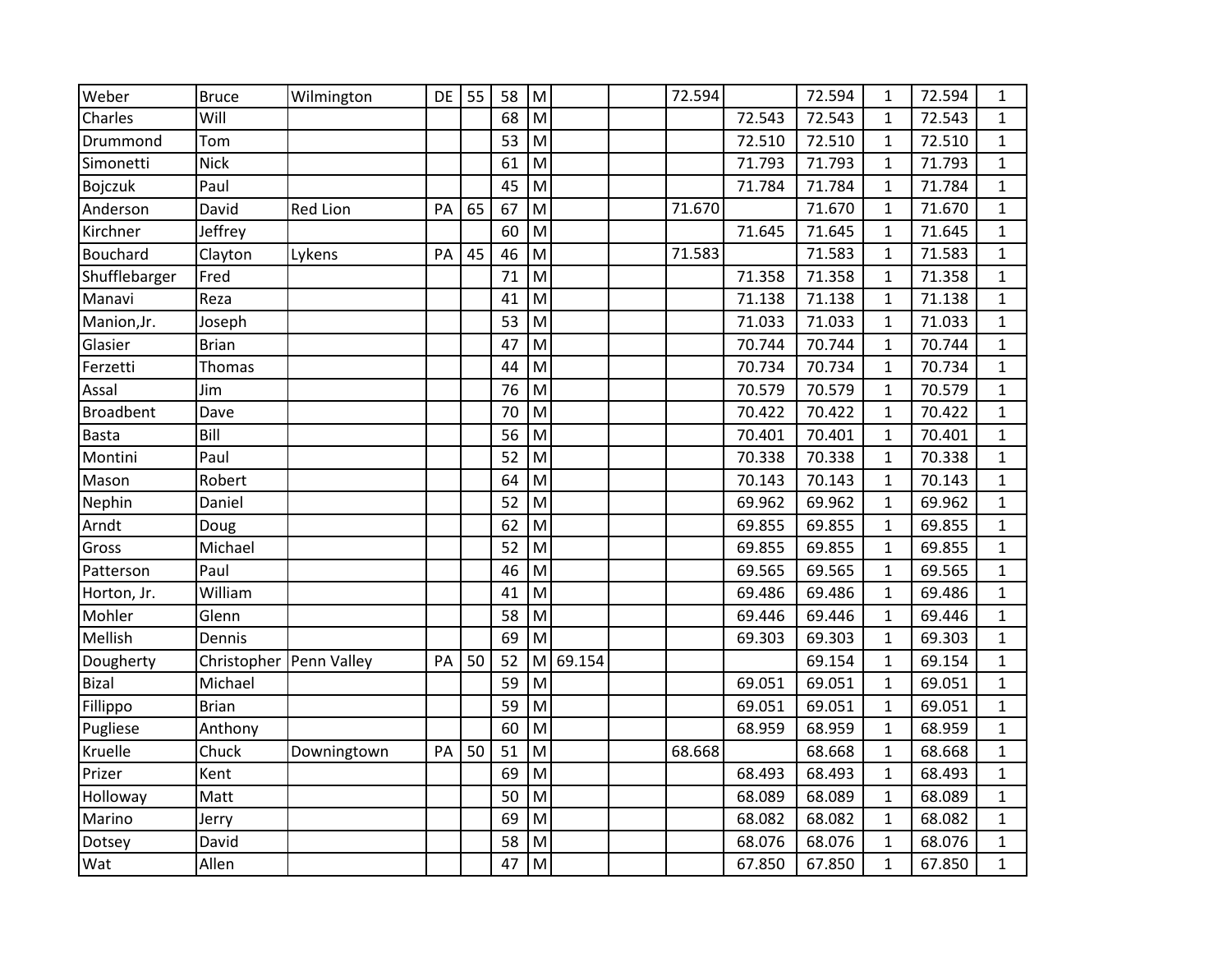| Hranilovich     | Stephen      |                    |    |    | 56 | ${\sf M}$ |        |        | 67.762 | 67.762 | 1            | 67.762 | $\mathbf{1}$ |
|-----------------|--------------|--------------------|----|----|----|-----------|--------|--------|--------|--------|--------------|--------|--------------|
| Cummins         | Seamus       |                    |    |    | 47 | M         |        |        | 67.563 | 67.563 | $\mathbf{1}$ | 67.563 | 1            |
| Zeller          | George       |                    |    |    | 46 | M         |        |        | 67.466 | 67.466 | $\mathbf{1}$ | 67.466 | $\mathbf{1}$ |
| Norman          | Christopher  |                    |    |    | 53 | M         |        |        | 67.212 | 67.212 | $\mathbf{1}$ | 67.212 | $\mathbf{1}$ |
| O'Connell       | David        |                    |    |    | 53 | M         |        |        | 67.163 | 67.163 | $\mathbf{1}$ | 67.163 | $\mathbf{1}$ |
| Rush            | Dietrich     |                    |    |    | 56 | M         |        |        | 67.115 | 67.115 | $\mathbf{1}$ | 67.115 | $\mathbf{1}$ |
| <b>Dresser</b>  | Lee          |                    |    |    | 61 | M         |        |        | 66.921 | 66.921 | $\mathbf{1}$ | 66.921 | $\mathbf{1}$ |
| Fussner         | Jeff         |                    |    |    | 56 | M         |        |        | 66.737 | 66.737 | $\mathbf{1}$ | 66.737 | $\mathbf{1}$ |
| Hall            | Charles      |                    |    |    | 71 | M         |        |        | 66.654 | 66.654 | $\mathbf{1}$ | 66.654 | $\mathbf{1}$ |
| Dinzeo          | Tom          |                    |    |    | 44 | M         |        |        | 66.255 | 66.255 | $\mathbf{1}$ | 66.255 | $\mathbf{1}$ |
| Templin         | <b>Steve</b> | Muncy              | PA | 45 | 46 | M         |        | 66.128 |        | 66.128 | $\mathbf{1}$ | 66.128 | $\mathbf{1}$ |
| Smith           | Duncan       |                    |    |    | 61 | M         |        |        | 66.053 | 66.053 | $\mathbf{1}$ | 66.053 | $\mathbf{1}$ |
| Klanchar        | Marty        |                    |    |    | 62 | M         |        |        | 65.921 | 65.921 | $\mathbf{1}$ | 65.921 | $\mathbf{1}$ |
| Christie        | George       |                    |    |    | 71 | M         |        |        | 65.896 | 65.896 | $\mathbf{1}$ | 65.896 | $\mathbf{1}$ |
| McNamara        | James        |                    |    |    | 64 | M         |        |        | 65.894 | 65.894 | $\mathbf{1}$ | 65.894 | $\mathbf{1}$ |
| Lund, Jr.       | Robert       |                    |    |    | 63 | M         |        |        | 65.605 | 65.605 | $\mathbf 1$  | 65.605 | $\mathbf{1}$ |
| Narron          | James        |                    |    |    | 54 | M         |        |        | 65.462 | 65.462 | $\mathbf{1}$ | 65.462 | 1            |
| Rooney          | Gary         |                    |    |    | 65 | M         |        |        | 65.283 | 65.283 | $\mathbf{1}$ | 65.283 | $\mathbf{1}$ |
| Albright        | Andrew       | Maple Glen         | PA | 45 | 48 | M         | 65.269 |        |        | 65.269 | $\mathbf{1}$ | 65.269 | $\mathbf{1}$ |
| Anderson        | Dermot       | Bala Cynwyd        | PA | 55 | 58 | M         | 65.169 |        |        | 65.169 | $\mathbf{1}$ | 65.169 | $\mathbf{1}$ |
| Feil            | Justin       |                    |    |    | 46 | M         |        |        | 65.099 | 65.099 | $\mathbf{1}$ | 65.099 | $\mathbf{1}$ |
| Shilling        | Adam         |                    |    |    | 45 | M         |        |        | 65.087 | 65.087 | $\mathbf{1}$ | 65.087 | $\mathbf{1}$ |
| McCann          | Jonathan     |                    |    |    | 47 | M         |        |        | 64.871 | 64.871 | $\mathbf{1}$ | 64.871 | $\mathbf{1}$ |
| Mower           | <b>Bret</b>  |                    |    |    | 48 | M         |        |        | 64.755 | 64.755 | $\mathbf{1}$ | 64.755 | $\mathbf{1}$ |
| Brannon         | John         |                    |    |    | 47 | M         |        |        | 64.704 | 64.704 | $\mathbf{1}$ | 64.704 | 1            |
| Albright        | Andrew       |                    |    |    | 49 | M         |        |        | 64.559 | 64.559 | $\mathbf{1}$ | 64.559 | $\mathbf{1}$ |
| Campbell, III   | William      |                    |    |    | 52 | M         |        |        | 64.406 | 64.406 | $\mathbf 1$  | 64.406 | $\mathbf{1}$ |
| Wilson          | Michael      |                    |    |    | 41 | M         |        |        | 63.848 | 63.848 | $\mathbf{1}$ | 63.848 | $\mathbf{1}$ |
| Wise            | Thomas       |                    |    |    | 69 | M         |        |        | 63.742 | 63.742 | $\mathbf{1}$ | 63.742 | $\mathbf{1}$ |
| Lanier          | Kyle         | Lincoln University | PA | 45 | 47 | M         |        | 63.650 |        | 63.650 | $\mathbf{1}$ | 63.650 | $\mathbf{1}$ |
| Oppermann       | <b>Buddy</b> |                    |    |    | 74 | M         |        |        | 63.582 | 63.582 | $\mathbf{1}$ | 63.582 | $\mathbf{1}$ |
| Wilson          | <b>Bud</b>   |                    |    |    | 51 | M         |        |        | 63.544 | 63.544 | $\mathbf{1}$ | 63.544 | $\mathbf{1}$ |
| Kretschmer      | Michael      |                    |    |    | 47 | M         |        |        | 63.192 | 63.192 | $\mathbf{1}$ | 63.192 | $\mathbf{1}$ |
| Angiolillo, Jr. | Frank        |                    |    |    | 68 | M         |        |        | 63.176 | 63.176 | $\mathbf{1}$ | 63.176 | $\mathbf{1}$ |
| Piorkowski      | Michael      |                    |    |    | 58 | M         |        |        | 63.158 | 63.158 | $\mathbf{1}$ | 63.158 | $\mathbf{1}$ |
|                 |              |                    |    |    |    |           |        |        |        |        |              |        |              |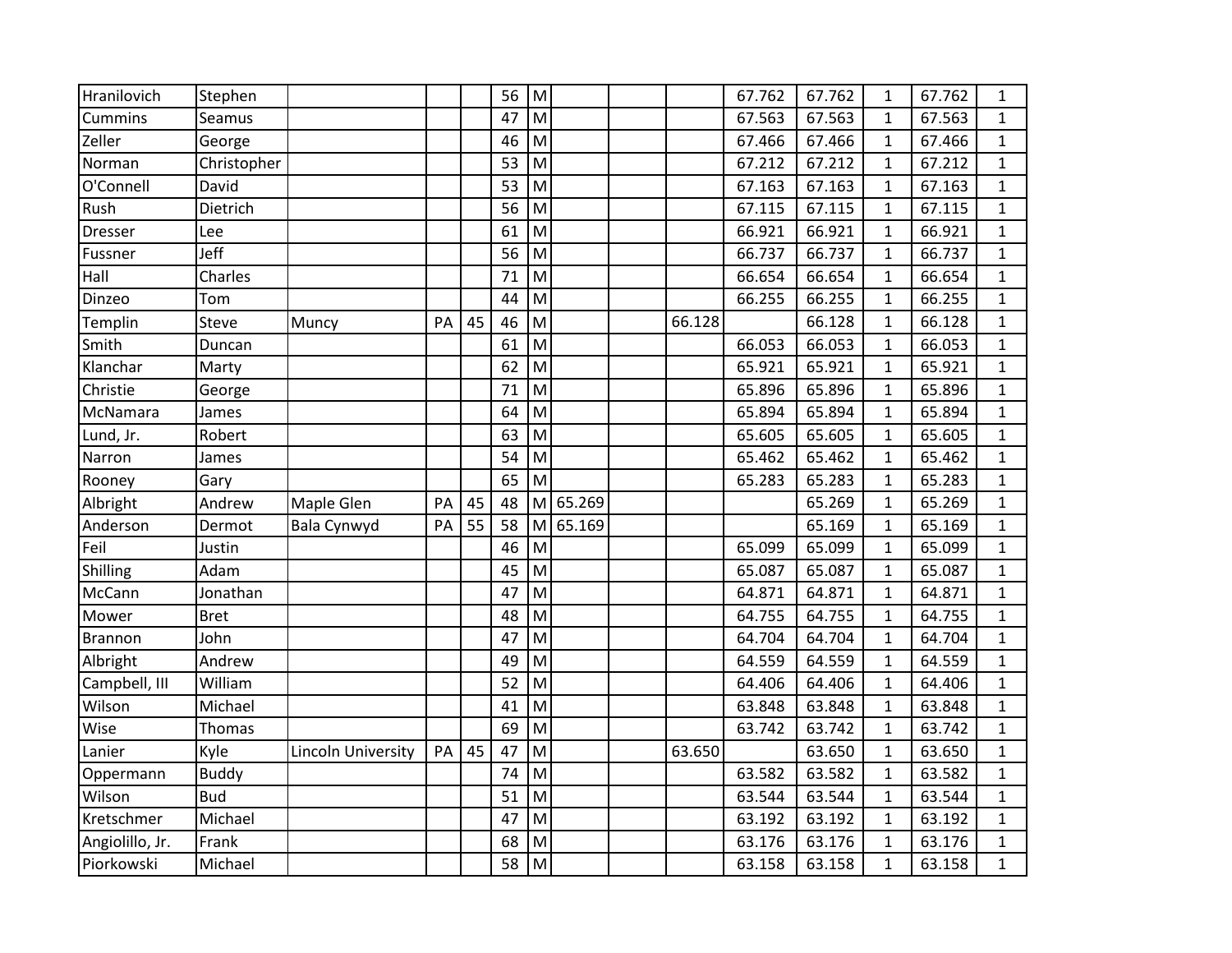| Swan           | Jason        |                    |    |    | 45 | M |        |        |        | 62.955 | 62.955 | 1            | 62.955 | 1            |
|----------------|--------------|--------------------|----|----|----|---|--------|--------|--------|--------|--------|--------------|--------|--------------|
| Trela          | Andrzej      |                    |    |    | 40 | M |        |        |        | 62.637 | 62.637 | $\mathbf{1}$ | 62.637 | 1            |
| Hellman        | Jerry        |                    |    |    | 65 | M |        |        |        | 62.634 | 62.634 | $\mathbf{1}$ | 62.634 | $\mathbf{1}$ |
| <b>Bittner</b> | Norm         |                    |    |    | 49 | M |        |        |        | 62.461 | 62.461 | $\mathbf{1}$ | 62.461 | $\mathbf{1}$ |
| Forward        | Doug         |                    |    |    | 53 | M |        |        |        | 62.424 | 62.424 | $\mathbf{1}$ | 62.424 | $\mathbf{1}$ |
| Walter         | Mark         |                    |    |    | 49 | M |        |        |        | 61.984 | 61.984 | $\mathbf{1}$ | 61.984 | $\mathbf{1}$ |
| Goodling       | Chris        | Lancaster          | PA | 45 | 49 | M |        |        | 61.875 |        | 61.875 | $\mathbf{1}$ | 61.875 | $\mathbf{1}$ |
| Sawyer         | Steve        | Philadelphia       | PA | 65 | 68 | M |        | 61.581 |        |        | 61.581 | $\mathbf{1}$ | 61.581 | $\mathbf{1}$ |
| Rinker         | Jim          |                    |    |    | 54 | M |        |        |        | 61.308 | 61.308 | $\mathbf{1}$ | 61.308 | $\mathbf{1}$ |
| Lanier         | Kareem       | Lincoln University | PA | 45 | 47 | M |        |        | 60.958 |        | 60.958 | $\mathbf{1}$ | 60.958 | 1            |
| Thompson       | La Roi       | <b>Upper Darby</b> | PA | 40 | 40 | M |        |        | 60.559 |        | 60.559 | $\mathbf{1}$ | 60.559 | $\mathbf{1}$ |
| Palmer         | Marty        |                    |    |    | 55 | M |        |        |        | 60.340 | 60.340 | $\mathbf{1}$ | 60.340 | $\mathbf{1}$ |
| Moulton        | David        |                    |    |    | 61 | M |        |        |        | 60.298 | 60.298 | $\mathbf{1}$ | 60.298 | 1            |
| Chobot         | Thomas       |                    |    |    | 64 | M |        |        |        | 60.260 | 60.260 | $\mathbf{1}$ | 60.260 | $\mathbf{1}$ |
| <b>Brown</b>   | Richard      |                    |    |    | 70 | M |        |        |        | 60.105 | 60.105 | $\mathbf{1}$ | 60.105 | $\mathbf{1}$ |
| Szymasnki      | Richard      |                    |    |    | 55 | M |        |        |        | 60.051 | 60.051 | $\mathbf{1}$ | 60.051 | $\mathbf{1}$ |
| Walsh          | <b>Bruce</b> |                    |    |    | 51 | M |        |        |        | 59.470 | 59.470 | $\mathbf{1}$ | 59.470 | $\mathbf{1}$ |
| Nop            | Sovannara    |                    |    |    | 50 | M |        |        |        | 59.329 | 59.329 | $\mathbf{1}$ | 59.329 | 1            |
| Kauffman,      | William Lee  |                    |    |    | 61 | M |        |        |        | 59.279 | 59.279 | $\mathbf{1}$ | 59.279 | 1            |
| Manion         | Matthew      |                    |    |    | 49 | M |        |        |        | 59.094 | 59.094 | $\mathbf{1}$ | 59.094 | $\mathbf{1}$ |
| Foster         | Kurt         |                    |    |    | 42 | M |        |        |        | 58.646 | 58.646 | $\mathbf{1}$ | 58.646 | 1            |
| Faust          | John         | Elizabethville     | PA | 45 | 47 | M |        |        | 58.485 |        | 58.485 | $\mathbf{1}$ | 58.485 | $\mathbf{1}$ |
| <b>Bragg</b>   | Adam         |                    |    |    | 47 | M |        |        |        | 57.867 | 57.867 | $\mathbf{1}$ | 57.867 | $\mathbf{1}$ |
| Zairo, III     | Joseph       |                    |    |    | 66 | M |        |        |        | 57.561 | 57.561 | $\mathbf{1}$ | 57.561 | $\mathbf{1}$ |
| Rivera         | Jose         |                    |    |    | 64 | M |        |        |        | 57.360 | 57.360 | $\mathbf{1}$ | 57.360 | $\mathbf{1}$ |
| Schuler        | Robert       |                    |    |    | 71 | M |        |        |        | 57.073 | 57.073 | $\mathbf{1}$ | 57.073 | 1            |
| Murray         | Dennis       |                    |    |    | 69 | M |        |        |        | 56.913 | 56.913 | $\mathbf{1}$ | 56.913 | 1            |
| Tamburello     | Anthony      |                    |    |    | 45 | M |        |        |        | 56.151 | 56.151 | $\mathbf{1}$ | 56.151 | $\mathbf{1}$ |
| <b>Boyle</b>   | Walter       | <b>Elkins Park</b> | PA | 65 | 66 | M | 55.598 |        |        |        | 55.598 | $\mathbf{1}$ | 55.598 | 1            |
| Kaufman        | Steven       |                    |    |    | 52 | M |        |        |        | 55.394 | 55.394 | $\mathbf{1}$ | 55.394 | $\mathbf{1}$ |
| Rigley         | Randy        |                    |    |    | 66 | M |        |        |        | 55.306 | 55.306 | $\mathbf{1}$ | 55.306 | $\mathbf{1}$ |
| Martz          | William      |                    |    |    | 45 | M |        |        |        | 55.236 | 55.236 | $\mathbf{1}$ | 55.236 | $\mathbf{1}$ |
| Cinquino       | Louis        |                    |    |    | 57 | M |        |        |        | 54.793 | 54.793 | $\mathbf{1}$ | 54.793 | 1            |
| Estrada        | Alex         |                    |    |    | 57 | M |        |        |        | 54.357 | 54.357 | $\mathbf{1}$ | 54.357 | 1            |
| Lavana         | Paul         |                    |    |    | 51 | M |        |        |        | 54.011 | 54.011 | $\mathbf{1}$ | 54.011 | $\mathbf{1}$ |